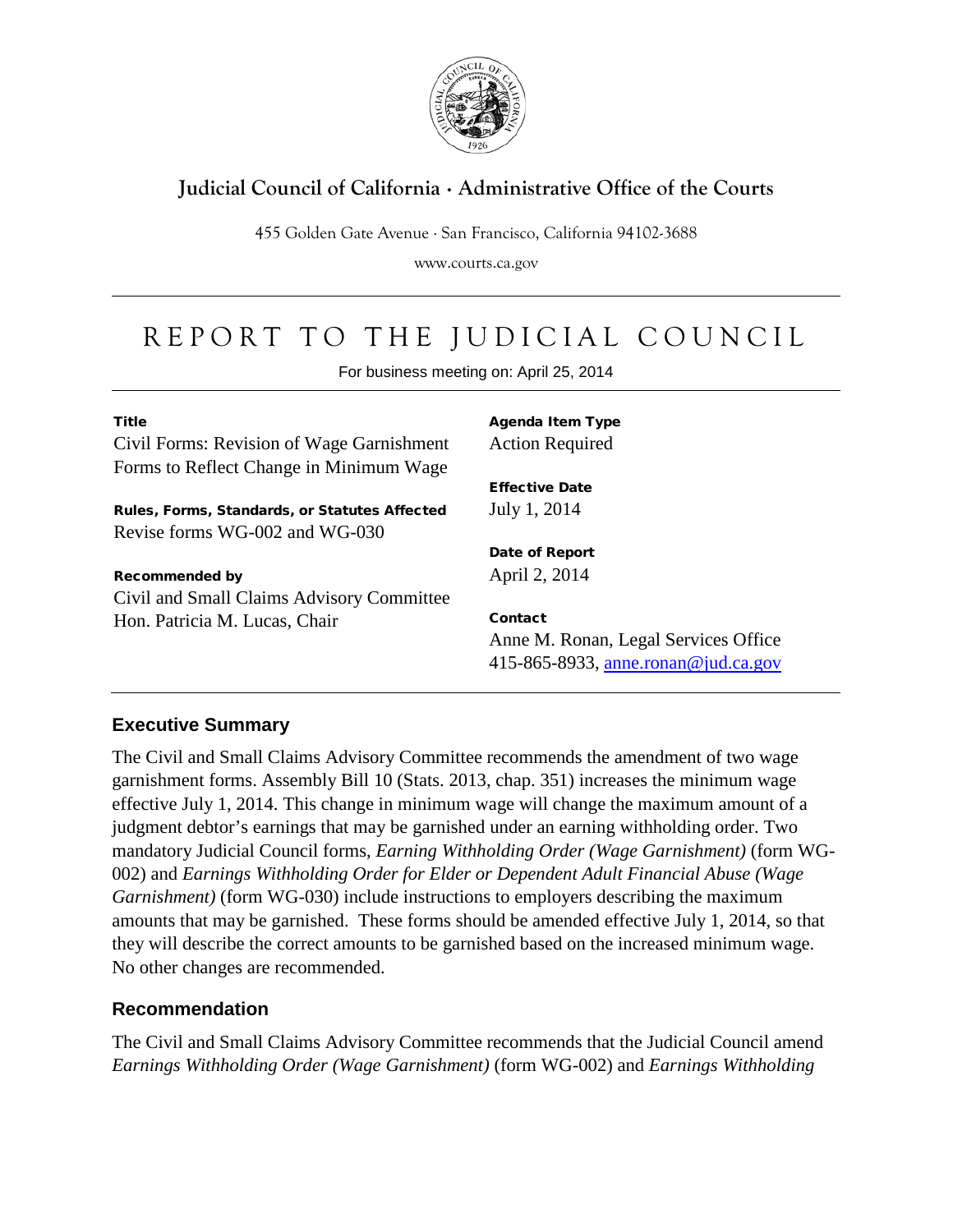*Order for Elder or Dependent Adult Financial Abuse (Wage Garnishment)* (form WG-030) to reflect new minimum wage amounts effective July 1, 2014.

The two revised forms are attached at pages 6–10. Each includes the same revisions.

## **Prior Council Action**

The council first adopted mandatory wage garnishment forms in 1980. In July 2009, form WG-002 was revised to reflect an increase in the federal minimum hourly wage. In January 2012, these forms, along with other wage garnishment forms, were revised so that a judgment debtor's Social Security number would not be included on the publicly accessible forms but instead limited to a confidential form. In July 2013, the forms were further revised to reflect a new method of computing the maximum amount to be garnished, based on state minimum wage rather than federal minimum wage. At that time, the format of the chart on the forms was also revised.

## **Rationale for Recommendation**

Statute limits the amount of earnings of a judgment debtor that may be subject to an earnings withholding order. See Code Civ. Proc.  $\S 706.050$ .<sup>[1](#page-1-0)</sup> California law limits the amount that may be withheld to the lesser of (1) 25 percent of an individual's weekly disposable earnings or (2) the amount by which the individual's disposable earnings for a week exceed 40 times the state minimum hourly wage. Therefore the change in the minimum wage amount provided in AB  $10<sup>2</sup>$  $10<sup>2</sup>$  $10<sup>2</sup>$ will change the maximum dollar amount of earnings that can be garnished.

Statute also mandates that the Judicial Council develop instructions to employers as to how to implement wage garnishment orders, and to revise or supplement these instructions to reflect changes in the law or rules regulating the withholding of earnings. (§ 706.127(a).) If these instructions are not on the forms that statute requires be provided to the employer by the levying officer, then the council must separately publish and provide copies of such instructions to the levying officer. § 706.127(b).

For this reason, the employer's instructions developed by the council have always been included on the back of the *Earnings Withholding Order (Wage Garnishment)* (form WG-002) and *Earnings Withholding Order for Elder or Dependent Adult Financial Abuse (Wage Garnishment)* (form WG-030). These forms include instructions to employers regarding their duty upon receipt of the order, including the duty to withhold the correct amount of earnings. It is the instructions regarding the correct amount of earnings to withhold that the advisory committee is recommending be revised to reflect the new minimum wage levels that will go into effect July 1, 2014.

<span id="page-1-0"></span> $<sup>1</sup>$  All statutory references hereafter are to the Code of Civil Procedure, unless otherwise noted.</sup>  $\overline{a}$ 

<span id="page-1-1"></span><sup>&</sup>lt;sup>2</sup> AB 10 may be accessed at http://leginfo.legislature.ca.gov/faces/billNavClient.xhtml?bill\_id=201320140AB10.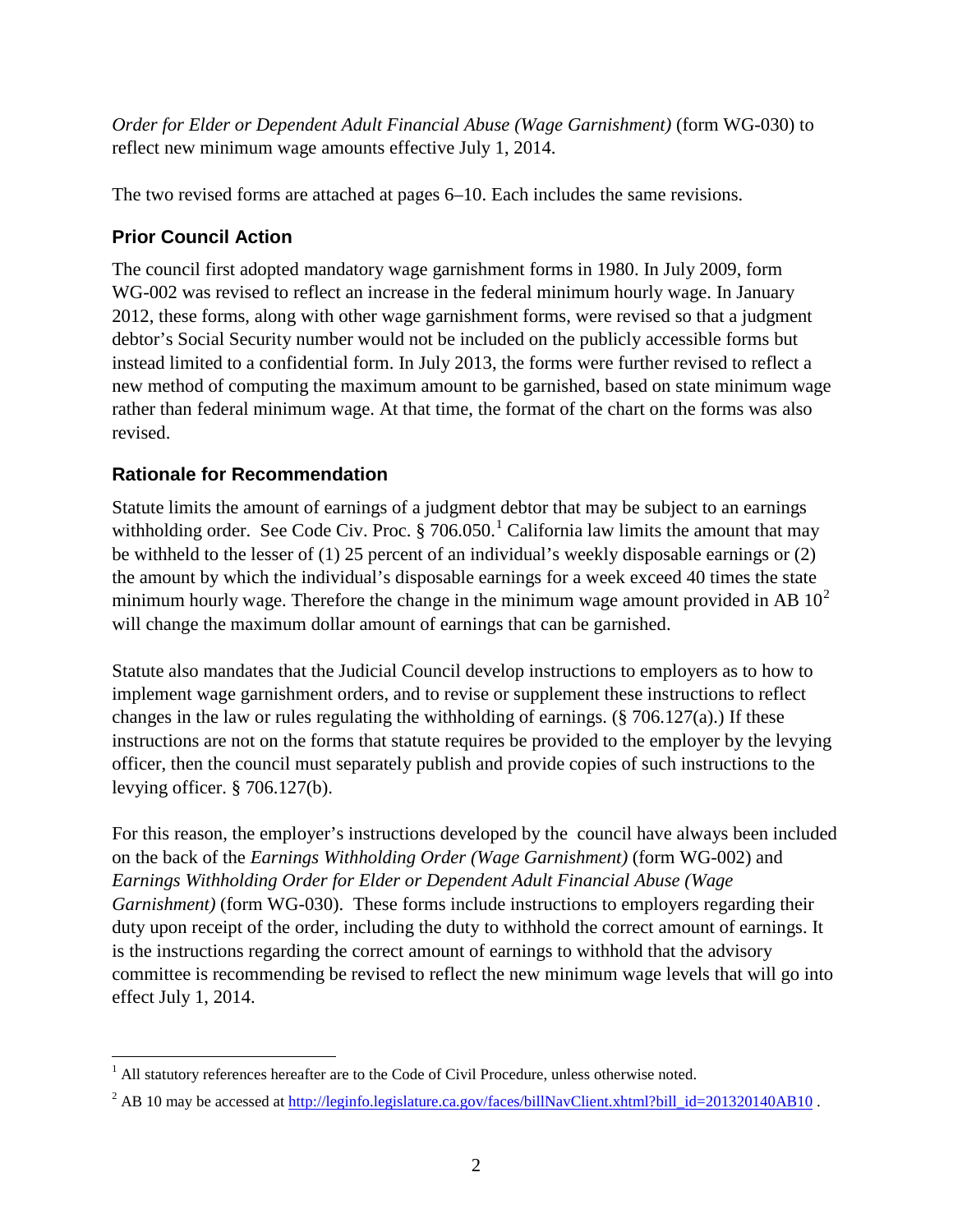All the proposed revisions are on the second (back) page of the two forms, in the "Instructions to Employer on Earnings Withholding Orders," primarily in the chart showing the maximum amounts of disposable income the employer is to withhold,  $3$  where the dollar amounts have been revised to reflect the change in minimum wage. In addition, minor changes have been made to the text, to reflect the new minimum wage amount and the date the new amount is going into effect. The changes have been highlighted on the attached forms.

## **Alternatives Considered and Policy Implications**

The advisory committee considered several alternatives to its final recommendation, which are described below.

## **1. Removing the Instructions as to the maximum amounts of withholding from the form**

In light of comments received from the council's Rules and Forms Committee (RUPRO) upon its initial review of this proposal, the advisory committee considered substantively amending the forms by removing the chart in the instructions showing the maximum amounts and instead including a pointer to a web page on the Judicial Council website where such information could be found. A RUPRO member requested that this change be considered because of concerns about the expense of having to amend these forms on an on-going basis, whenever the Legislature raised the minimum wage.

The committee decided not to recommend this alternative for several reasons, the primary one being that, upon further inquiry, the committee confirmed that revisions to these forms would not have a direct impact on courts, because the forms—although described as "orders" — are not issued or created by the court, and are not filed with the court. Instead, the Earnings Withholding Orders are issued by levying officers, generally the sheriff's office. Thus changes to the forms should not have a financial or operational impact on the trial courts.

In light of the lack of expense to the courts, the committee concluded that keeping the chart on the form was well worthwhile. Although maintaining the chart will require more frequent amendments to the form than would be required if the chart were not on it, the committee believes the benefit to judgment debtors and employers—especially smaller employers—of having the dollar amounts for the maximum withholding included on the forms provided to them outweighs the cost to the Judicial Council of amending these two forms every few years.

<span id="page-2-0"></span><sup>&</sup>lt;sup>3</sup> The statute provides for different ways of calculating the correct withholding amount based on how much disposable income the garnishee (the judgment debtor) receives. If the judgment debtor has disposable income that equals or is less than minimum wage over a pay period, nothing should be withheld. If the judgment debtor has disposable income greater than the minimum wage, the employer is to withhold the *lesser* of (a) the difference between minimum wage and the total disposable income, or (b) 25% of the total disposable income. This means that if the judgment debtor has disposable income of less than 125% of the minimum wage over the pay period, then the employer is to withhold any amount of disposable income *over* the minimum wage. If the judgment debtor has disposable income that is equal to or more than 125% of minimum wage, then the employer is to withhold 25% of all disposable income. The chart sets out those ranges and the amounts to withhold within each range, for the several different types of pay periods described in the statute.  $\overline{a}$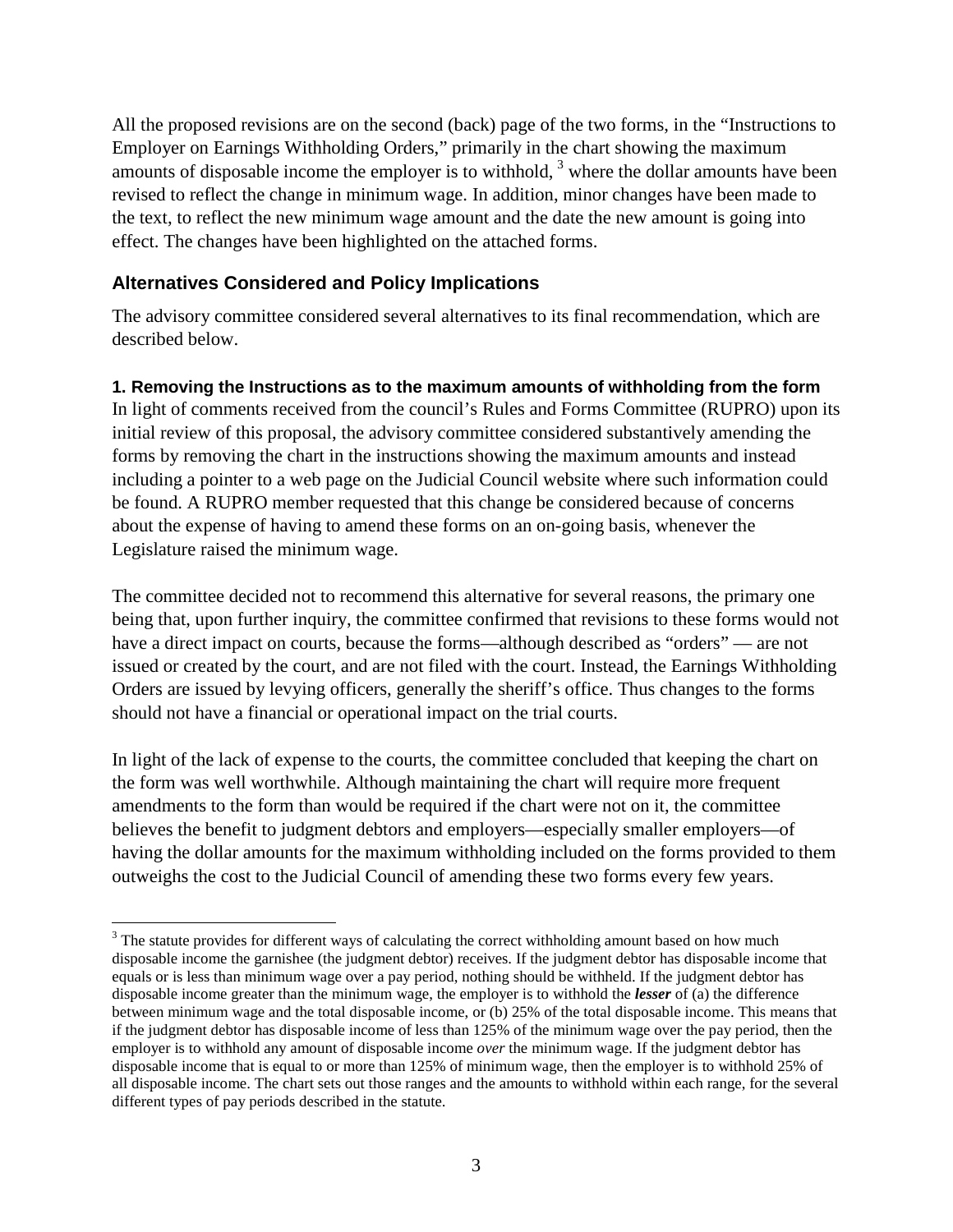Keeping the figures on the forms may also actually benefit the courts in the long run. Because removal of the chart would make it more difficult for some employers to calculate the correct withholding amount, and more difficult for judgment creditors—often self-represented—to confirm whether the amount being withheld is correct, removal of the chart could result in more hearings being required on motions to correct the amount being withheld.

In addition, the committee considered the mandate in section 706.127(b) that the Judicial Council publish and provide copies to the levying officers of instructions to employers if those instructions are not included on the forms that must be provided to employers under section 706. In light of that statutory requirement, the committee concluded that, should the chart with instructions on how to calculate the maximum withholding amounts be provided on a web page rather than on the Earnings Withholding Orders served on employers, the council would need to develop a form containing these additional instructions (with the maximum withholding amounts) and make it available to the levying officers. Therefore, any cost savings accrued by the council through not having to amend these two Earnings Withholding Orders in the future would be offset by the expense of having to create and supply this alternative form now and each time the minimum wage changes.

## **2. Changes beyond the dollar amounts**

The committee considered but rejected amending the forms to make additional changes beyond those needed to reflect the change in the minimum wage. Revisions were made to the instructions on these forms last year, and the group concluded that there was no need to revisit any changes other than to the figures in the recently revised chart.

## **3. Circulating the revised forms for comments**

The committee considered whether to recommend to RUPRO that the amended forms be circulated for comment, but concluded that a request for comments on this form would place an unnecessary burden on the courts.

Rule 10.22 of the California Rules of Court sets forth the procedure for an advisory committee to recommend that the Judicial Council revise a form. Subdivision (c) provides that a proposal must be submitted to RUPRO with a recommendation that it be (1) circulated for public comment or (2) submitted to the council for approval without public comment. Paragraph (d)(2) provides that if the proposal presents a minor substantive change that is unlikely to create controversy, RUPRO may recommend that the council adopt it without circulating it for comment. This form was circulated for comment last year. The only changes proposed here are to make a minor substantive change to comply with recent amendments to the Code of Civil Procedure. There are no changes proposed beyond those required for the form to reflect the statutory change in minimum wage amounts. For that reason, the committee anticipates that the revision is unlikely to create controversy.

Approving the revision without circulation will save resources that would otherwise be spent by the council, RUPRO, the committee, the courts, and the Administrative Office of the Courts in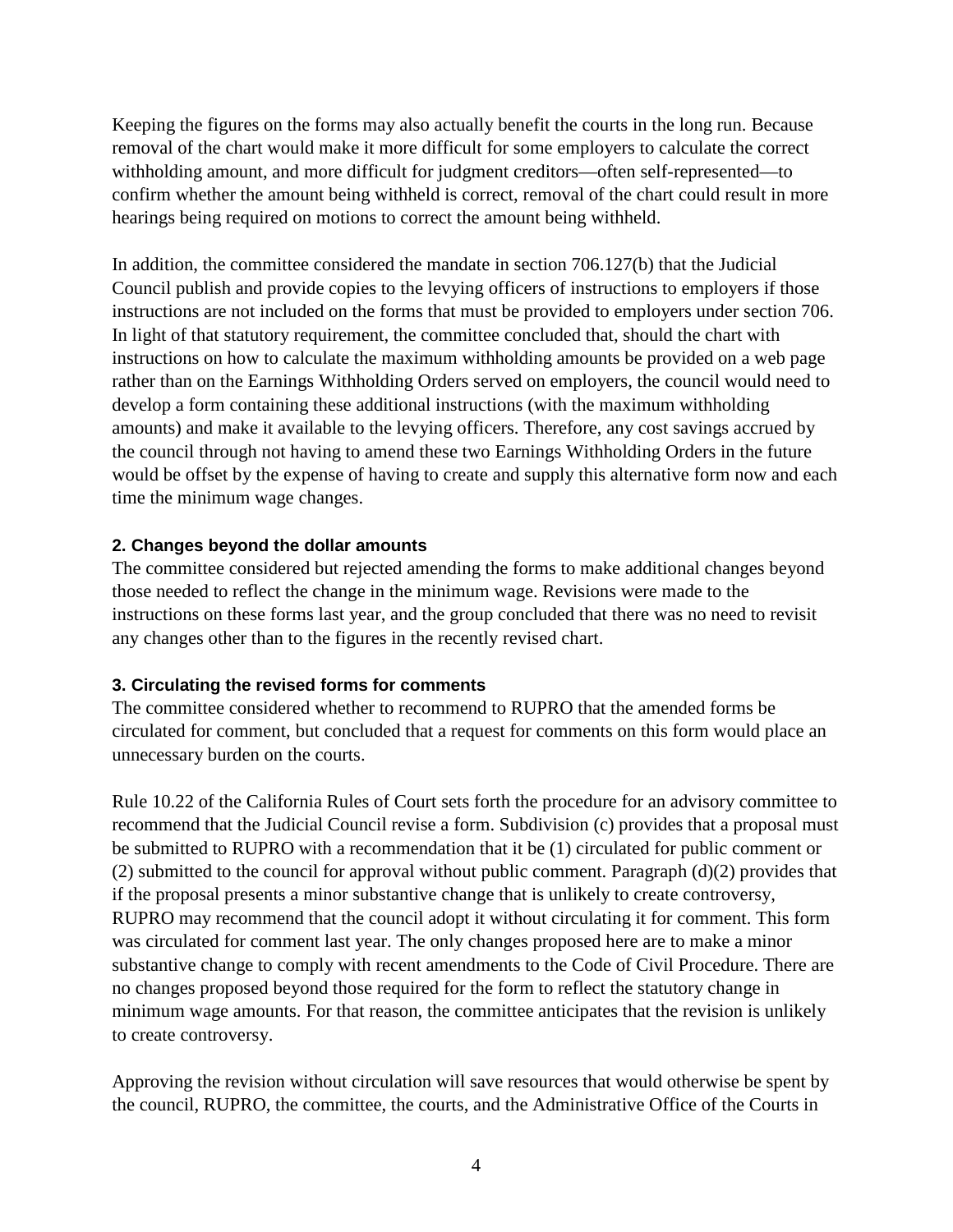circulating, commenting, and considering comments on revisions that are required by statute and do not create any foreseeable controversy.

## **Implementation Requirements, Costs, and Operational Impacts**

This form is prepared by parties or levying officers and issued by levying officers, so revisions should not cause any cost burden or operational impact on the courts.

## **Attachments**

1. Revised forms WG-002 and WG-030 at pages 6–9.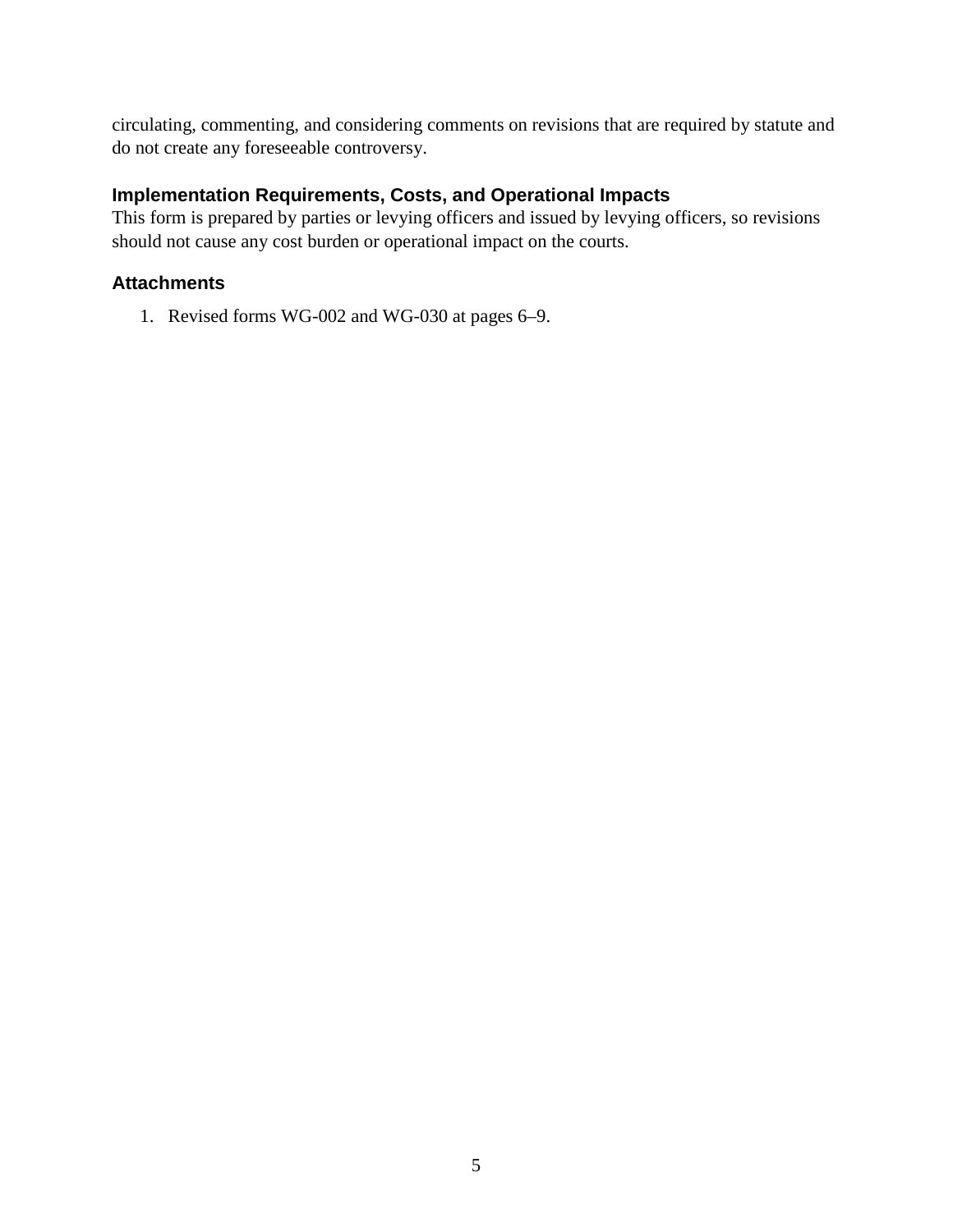### **WG-002**

|                                                                                                                                                                                                                                                    |                           |                                                                          | 11 J-VVZ                            |  |
|----------------------------------------------------------------------------------------------------------------------------------------------------------------------------------------------------------------------------------------------------|---------------------------|--------------------------------------------------------------------------|-------------------------------------|--|
| ATTORNEY OR PARTY WITHOUT ATTORNEY (Name, State Bar number, and address):                                                                                                                                                                          |                           |                                                                          | LEVYING OFFICER (Name and address): |  |
| FAX NO.:<br>TELEPHONE NO.:<br><b>E-MAIL ADDRESS:</b><br>ATTORNEY FOR (Name):<br>SUPERIOR COURT OF CALIFORNIA, COUNTY OF<br><b>STREET ADDRESS:</b><br><b>MAILING ADDRESS:</b><br>CITY AND ZIP CODE:<br><b>BRANCH NAME:</b><br>PLAINTIFF/PETITIONER: |                           | Draft<br>3/27/14<br>NOT APPROVED<br><b>BY JUDICIAL</b><br><b>COUNCIL</b> |                                     |  |
| DEFENDANT/RESPONDENT:                                                                                                                                                                                                                              |                           |                                                                          |                                     |  |
| <b>EARNINGS WITHHOLDING ORDER</b><br>(Wage Garnishment)                                                                                                                                                                                            | LEVYING OFFICER FILE NO.: |                                                                          | <b>COURT CASE NO.:</b>              |  |
| <b>EMPLOYEE: KEEP YOUR COPY OF THIS LEGAL PAPER.</b><br><b>EMPLEADO:</b> GUARDE ESTE PAPEL OFICIAL.                                                                                                                                                |                           |                                                                          |                                     |  |
| EMPLOYER: Enter the following date to assist your recordkeeping.<br>Date this order was received by employer (specify the date of personal delivery by levying officer<br>or registered process server or the date mail receipt was signed):       |                           |                                                                          |                                     |  |
| TO THE EMPLOYER REGARDING YOUR EMPLOYEE:                                                                                                                                                                                                           |                           |                                                                          |                                     |  |
| Name and address of employer                                                                                                                                                                                                                       |                           |                                                                          | Name and address of employee        |  |

- Social Security No. 00 on form WG-035 unknown
- 1. A judgment creditor has obtained this order to collect a court judgment against your employee. You are directed to withhold part of the earnings of the employee (*see instructions on reverse of this form).* Pay the withheld sums to the **levying officer** *(name and address above*).

If the employee works for you now, you must **give the employee a copy of this order and the** *Employee Instructions* **(form WG-003)** within 10 days after receiving this order.

**Complete both copies of the form** *Employer***'***s Return* **(form WG-005)** and **mail them to the levying officer** within 15 days after receiving this order, whether or not the employee works for you.

2. The total amount due is: \$

Count 10 calendar days from the date when you received this order. If your employee's pay period ends before the 10th day, **do not** withhold earnings payable for that pay period. **Do** withhold from earnings that are payable for any pay period ending on or after that 10th day.

Continue withholding for all pay periods until you withhold the amount due. The levying officer will notify you of an assessment you should withhold in addition to the amount due. Do not withhold more than the total of these amounts. Never withhold any earnings payable before the beginning of the earnings withholding period.

3. The judgment was entered in the court on (*date):*

The judgment creditor *(if different from the plaintiff)* is *(name):*

4. The INSTRUCTIONS TO EMPLOYER on the reverse tell you how much of the employee's earnings to withhold each payday and answer other questions you may have.

| Date:                                                                                          |                                                         |                                                                            |
|------------------------------------------------------------------------------------------------|---------------------------------------------------------|----------------------------------------------------------------------------|
| (TYPE OR PRINT NAME)                                                                           |                                                         | (SIGNATURE)                                                                |
|                                                                                                | <b>LEVYING OFFICER</b>                                  | <b>REGISTERED PROCESS SERVER</b>                                           |
|                                                                                                | (Employer's Instructions on reverse)                    | Page 1 of 2                                                                |
| Form Adopted for Mandatory Use<br>Judicial Council of California<br>WG-002 [Rev. July 1, 2014] | <b>EARNINGS WITHHOLDING ORDER</b><br>(Wage Garnishment) | Code of Civil Procedure, §§ 706.022, 706.108, 706.125<br>www.courts.ca.gov |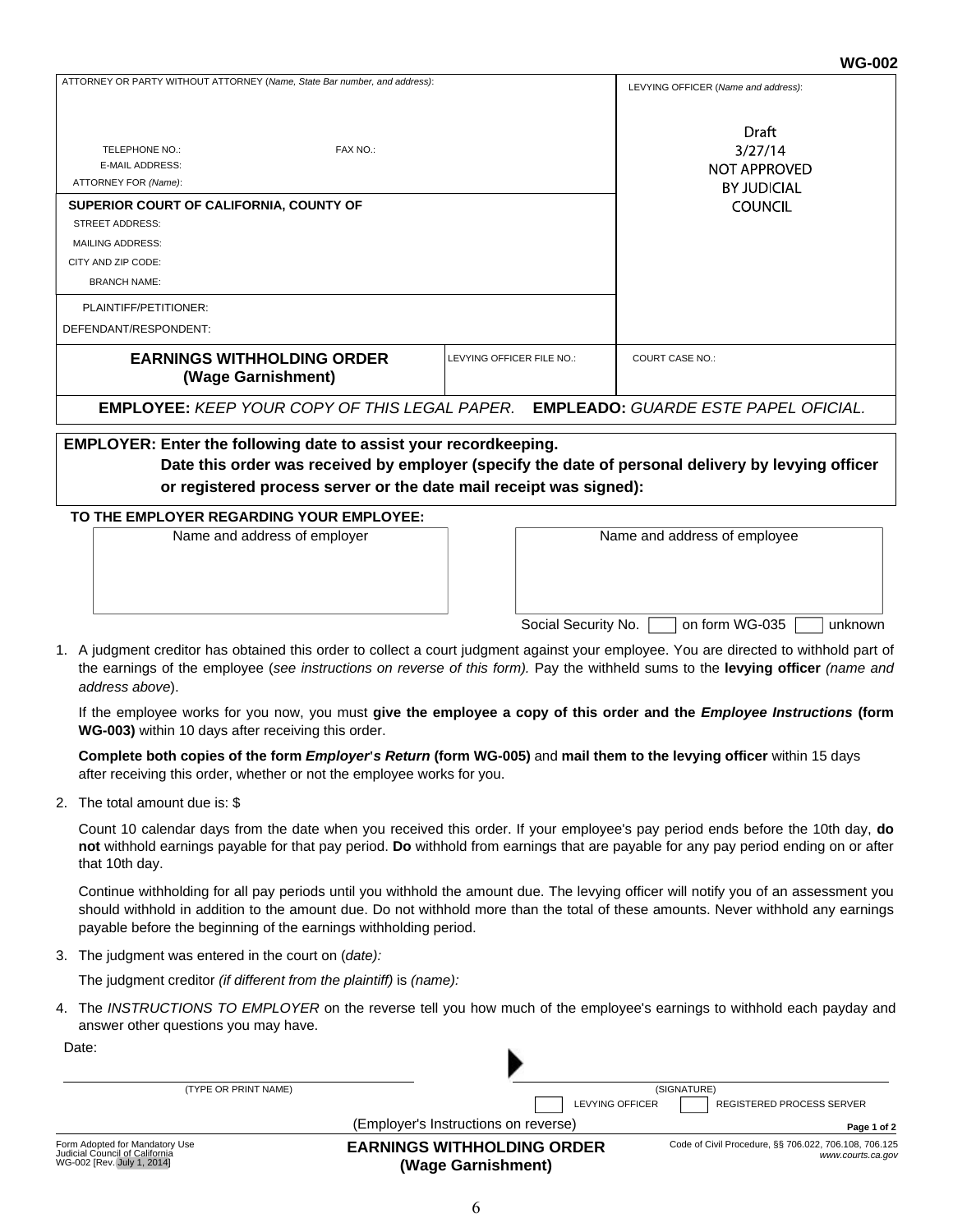## **INSTRUCTIONS TO EMPLOYER ON WG-002 EARNINGS WITHHOLDING ORDERS**

The instructions in paragraph 1 on the reverse of this form describe your<br>
early duties to provide information to your employee and the levying<br> **COMPUTATION INSTRUCTIONS** officer.

Your other duties are TO WITHHOLD THE CORRECT AMOUNT OF EARNINGS (if any) and PAY IT TO THE LEVYING OFFICER during the *withholding period.*

The withholding period is the period covered by the *Earnings With-* HELD (if any), compute the employee's *disposable earnings. holding Order* (this order). The withholding period begins ten (10) calendar days after you receive the order and continues until the total amount due, plus additional amounts for costs and interest (which will be listed in a levying officer's notice), is withheld.

It may end sooner if (1) you receive a written notice signed by the included as earnings since they are not paid by the employer. levying officer specifying an earlier termination date, or (2) an order of higher priority (explained on the reverse of the *EMPLOYER'S RETURN)* is received.

You are entitled to rely on and must obey all written notices signed by the levying officer.

The *Employer's Return* (form WG-005) describes several situations that could affect the withholding period for this order. If you receive more than one *Earnings Withholding Order* during a withholding period, review that form *(Employer's Return)* for instructions.

If the employee stops working for you, the *Earnings Withholding Order* ends after no amounts are withheld for a continuous 180-day period. If withholding ends because the earnings are subject to an order of higher priority, the *Earnings Withholding Order* ends after a continuous two-year period during which no amounts are withheld under the order. **Return the Earnings Withholding Order to the levying officer with a statement of the reason it is being returned.**

### **WHAT TO DO WITH THE MONEY**

The amounts withheld during the withholding period must be paid to the levying officer by the 15th of the next month after each payday. If you wish to pay more frequently than monthly, each payment must be made within 10 days after the close of the pay period.

Be sure to mark each *check with the case number, the levying officer's file number, if different, and the employee's name so the money will be applied to the correct account.*

### **WHAT IF YOU STILL HAVE QUESTIONS?**

The garnishment law is contained in the Code of Civil Procedure beginning with section 706.010. Sections 706.022, 706.025, 706.050, and 706.104 explain the employer's duties.

The Federal Wage Garnishment Law and federal rules provide the basic<br>protections on which the California law is based. Inquiries about the<br>federal law will be answered by mail, telephone, or personal interview at<br>any offic Offices are listed in the telephone directory under the U.S. Department of Labor in the U.S. Government listing.

*THE CHART BELOW AND THESE INSTRUCTIONS APPLY UNDER NORMAL CIRCUMSTANCES. THEY DO NOT APPLY TO ORDERS FOR THE SUPPORT OF A SPOUSE, FORMER SPOUSE, OR CHILD.*

**The chart below shows** *HOW MUCH TO WITHHOLD* **when the state minimum wage is \$9.00 per hour, for different amounts of** *disposable earnings* **(as described in the Computation Instructions) and different pay periods. If the minimum wage changes in the future, the levying officer will provide a chart showing the new withholding rates.**

State and federal law limits the amount of earnings that can be withheld. The limitations are based on the employee's disposable earnings, which are different from gross pay or take-home pay.

To determine the CORRECT AMOUNT OF EARNINGS TO BE WITH-<br>HELD (if any), compute the employee's disposable earnings.

(A) Earnings include any money (whether called wages, salary, commissions, bonuses, or anything else) that is paid by an employer to an employee for personal services. Vacation or sick pay is subject to withholding as it is received by the employee. Tips are generally not

(B) *Disposable earnings* are the earnings left after subtracting the part of the earnings a state or federal law requires an employer to withhold.<br>Generally these required deductions are (1) federal income tax, (2)<br>federal social security, (3) state income tax, (4) state disability insurance,<br>and ( earnings will change when the required deductions change.

After the employee's *disposable earnings* are known, use the chart below to determine what amount should be withheld. In the column listed under the employee's pay period, find the employee's disposable earnings. The amount shown below that is the amount to be withheld. For example, if the employee is paid disposable earnings of \$1000 twice a month (semi-monthly), the correct amount to withhold is 25 percent each payday, or \$250.

The chart below is based on the state minimum wage that is in effect on July 1, 2014. It will change when the minimum wage changes. Restrictions are based on the minimum wage effective at the time the earnings are payable.

Occasionally, the employee's earnings will also be subject to a Wage<br>and Earnings Assignment Order, an order available from family law<br>courts for child, spousal, or family support. The amount required to be<br>withheld for th withheld for this order.

### **IMPORTANT WARNINGS**

- 1. IT IS AGAINST THE LAW TO FIRE THE EMPLOYEE BECAUSE OF *EARNINGS WITHHOLDING ORDERS* FOR THE PAYMENT OF ONLY ONE INDEBTEDNESS. No matter how many orders you receive, so long as they all relate to a single indebtedness (no matter how many debts are represented in that judgment), the employee may not be fired.
- IT IS ILLEGAL TO AVOID AN *EARNINGS WITHHOLDING ORDER* 2. BY POSTPONING OR ADVANCING THE PAYMENT OF EARNINGS. The employee's pay period must not be changed to prevent the order from taking effect.

IT IS ILLEGAL NOT TO PAY AMOUNTS WITHHELD FOR THE *EARNINGS WITHHOLDING ORDER* TO THE LEVYING OFFICER. Your duty is to pay the money to the levying officer who will pay the money in accordance with the law that applies to this case.

*IF YOU VIOLATE ANY OF THESE LAWS YOU MAY BE HELD LIABLE TO PAY CIVIL DAMAGES AND YOU MAY BE SUBJECT TO CRIMINAL PROSECUTION!*

## **MAXIMUM WITHHOLDING FROM DISPOSABLE EARNINGS BY PAY PERIOD**

### **MINIMUM WAGE: \$9.00 per hour (Beginning July 1, 2014)**

| Daily or Weekly               | <b>Every Two Weeks</b>     | <b>Twice a Month</b>       | <b>Monthly</b>               |
|-------------------------------|----------------------------|----------------------------|------------------------------|
| \$360.00 or less in workweek: | \$720,00 or less:          | \$780,00 or less:          | \$1560.00 or less:           |
| No withholding                | No withholding             | No withholding             | No withholding               |
| From \$360.01 to \$450.00:    | From \$720.01 to \$900.00: | From \$780.01 to \$975.00: | From \$1560.01 to \$1950.00: |
| Amount above \$360.00         | Amount above \$720.00      | Amount above \$780.00      | Amount above \$1560.00       |
| \$450.01 or more:             | S900.01 or more:           | \$975.01 or more:          | \$1950.01 or more:           |
| 25% of disposable earnings    | 25% of disposable earnings | 25% of disposable earnings | 25% of disposable earnings   |

7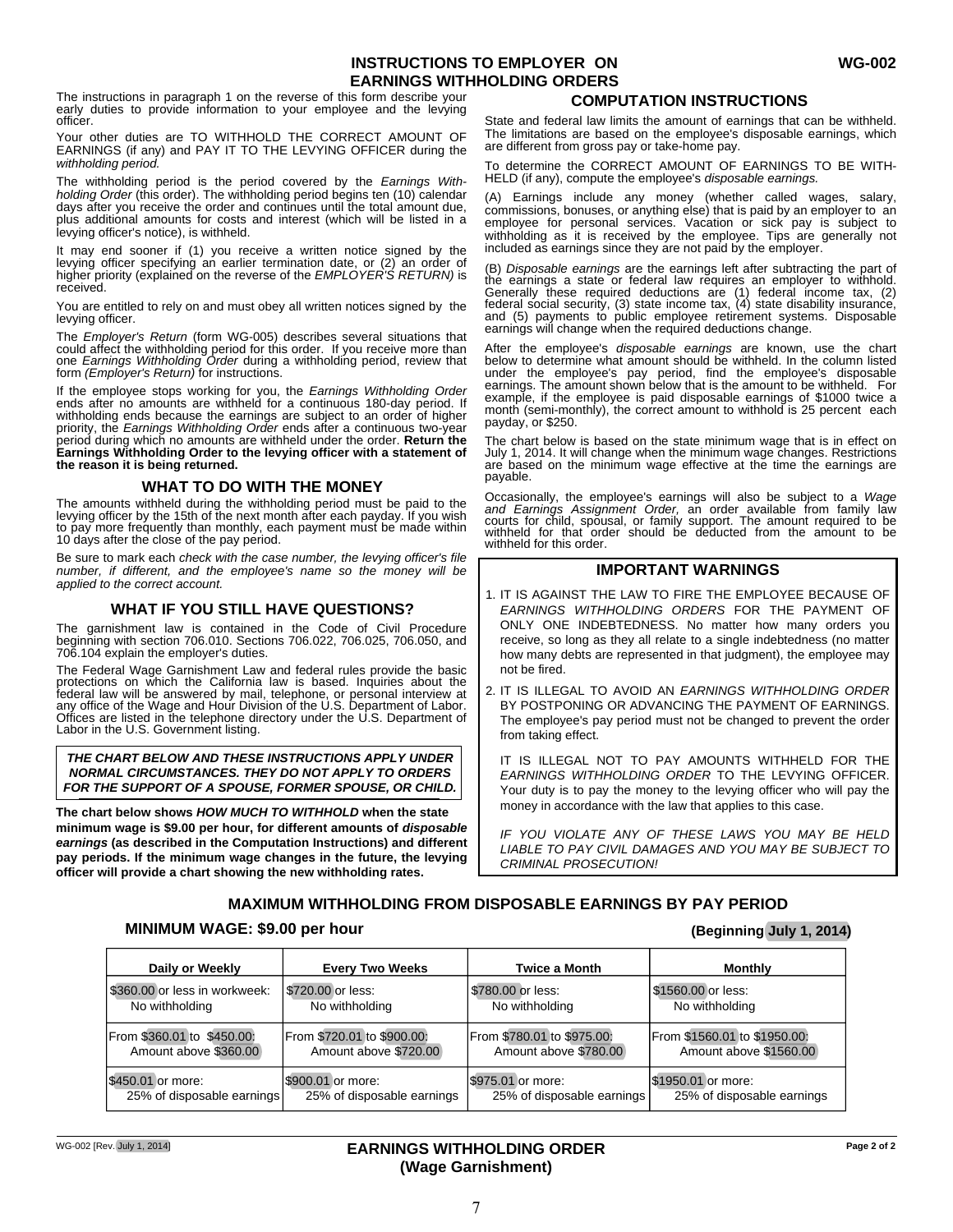| ATTORNEY OR PARTY WITHOUT ATTORNEY (Name, State Bar number, and address):                                                                                                                                                                                                                                                                    | LEVYING OFFICER (Name and Address)                                          |
|----------------------------------------------------------------------------------------------------------------------------------------------------------------------------------------------------------------------------------------------------------------------------------------------------------------------------------------------|-----------------------------------------------------------------------------|
| TELEPHONE NO.:<br>FAX NO.:                                                                                                                                                                                                                                                                                                                   | <b>DRAFT</b><br>3/27/14                                                     |
| E-MAIL ADDRESS:                                                                                                                                                                                                                                                                                                                              | <b>NOT APPROVED</b>                                                         |
| ATTORNEY FOR (Name):                                                                                                                                                                                                                                                                                                                         |                                                                             |
| SUPERIOR COURT OF CALIFORNIA, COUNTY OF<br><b>STREET ADDRESS:</b>                                                                                                                                                                                                                                                                            | <b>BY JUDICIAL</b>                                                          |
| MAILING ADDRESS:                                                                                                                                                                                                                                                                                                                             | <b>COUNCIL</b>                                                              |
| CITY AND ZIP CODE:                                                                                                                                                                                                                                                                                                                           |                                                                             |
| <b>BRANCH NAME:</b>                                                                                                                                                                                                                                                                                                                          |                                                                             |
| <b>PLAINTIFF/PETITIONER:</b><br>DEFENDANT/RESPONDENT:                                                                                                                                                                                                                                                                                        | <b>CASE NUMBER:</b>                                                         |
| <b>EARNINGS WITHHOLDING ORDER FOR</b><br>ELDER OR DEPENDENT ADULT FINANCIAL ABUSE<br>(Wage Garnishment)                                                                                                                                                                                                                                      | LEVYING OFFICER FILE NUMBER:                                                |
| <b>EMPLOYEE: KEEP YOUR COPY OF THIS LEGAL PAPER.</b>                                                                                                                                                                                                                                                                                         | <b>EMPLEADO: GUARDE ESTE PAPEL OFICIAL.</b>                                 |
| EMPLOYER: Enter the following date to assist your record keeping.<br>Date this order was received by employer (specify the date of personal delivery by levying officer or registered process server<br>or the date mail receipt was signed):                                                                                                |                                                                             |
| TO THE EMPLOYER REGARDING YOUR EMPLOYEE:<br>Name and address of employer                                                                                                                                                                                                                                                                     | Name and address of employee                                                |
| Social Security No.                                                                                                                                                                                                                                                                                                                          | on form WG-035<br>unknown                                                   |
| 1. A judgment creditor has obtained this order to collect a court judgment against your employee. You are directed to withhold part of<br>the earnings of the employee (see instructions on reverse of this form).                                                                                                                           |                                                                             |
| Pay the withheld sums to the levying officer (name and address above). If the employee works for you now, you must give the<br>employee a copy of this order and the <i>Employee Instructions (form WG-003)</i> within 10 days after receiving this order.                                                                                   |                                                                             |
| Complete both copies of the Employer's Return (form WG-005) and mail them to the levying officer within 15 days after<br>receiving this order, whether or not the employee works for you.                                                                                                                                                    |                                                                             |
| 2. a. The total amount due is: \$<br>b. The amount arising from an elder or dependent financial abuse claim is: \$                                                                                                                                                                                                                           |                                                                             |
| Count 10 calendar days from the date when you received this order. If your employee's pay period ends before the tenth day, do<br>not withhold earnings payable for that pay period. Do withhold from earnings that are payable for any pay period ending on or<br>after that tenth day.                                                     |                                                                             |
| Continue withholding for all pay periods until you withhold the amount due. The levying officer will notify you of an assessment<br>you should withhold in addition to the amount due. Do not withhold more than the total of these amounts. Never withhold any<br>earnings payable before the beginning of the earnings withholding period. |                                                                             |
| The judgment was entered in the court on (date):<br>3.                                                                                                                                                                                                                                                                                       |                                                                             |
| The judgment creditor (if different from the plaintiff) is (name):                                                                                                                                                                                                                                                                           |                                                                             |
| 4. The EMPLOYER'S INSTRUCTIONS on the reverse tell you how much of the employee's earnings to withhold each payday.<br>Follow those instructions unless you receive a court order or order from the levying officer giving you other instructions.                                                                                           |                                                                             |
| Date:                                                                                                                                                                                                                                                                                                                                        |                                                                             |
|                                                                                                                                                                                                                                                                                                                                              |                                                                             |
| (TYPE OR PRINT NAME)                                                                                                                                                                                                                                                                                                                         | (SIGNATURE)                                                                 |
| <b>LEVYING OFFICER</b>                                                                                                                                                                                                                                                                                                                       | REGISTERED PROCESS SERVER                                                   |
| (Employer's Instructions on reverse)                                                                                                                                                                                                                                                                                                         | Page 1 of 2                                                                 |
| Form Adopted for Mandatory Use<br><b>EARNINGS WITHHOLDING ORDER</b><br>Judicial Council of California<br>FOR ELDER OR DEPENDENT ADULT FINANCIAL ABUSE<br>WG-030 [Rev. July 1, 2014]<br>(Wage Garnishment)                                                                                                                                    | Code of Civil Procedure<br>§§ 706.023 706.108, 706.052<br>www.courts.ca.gov |